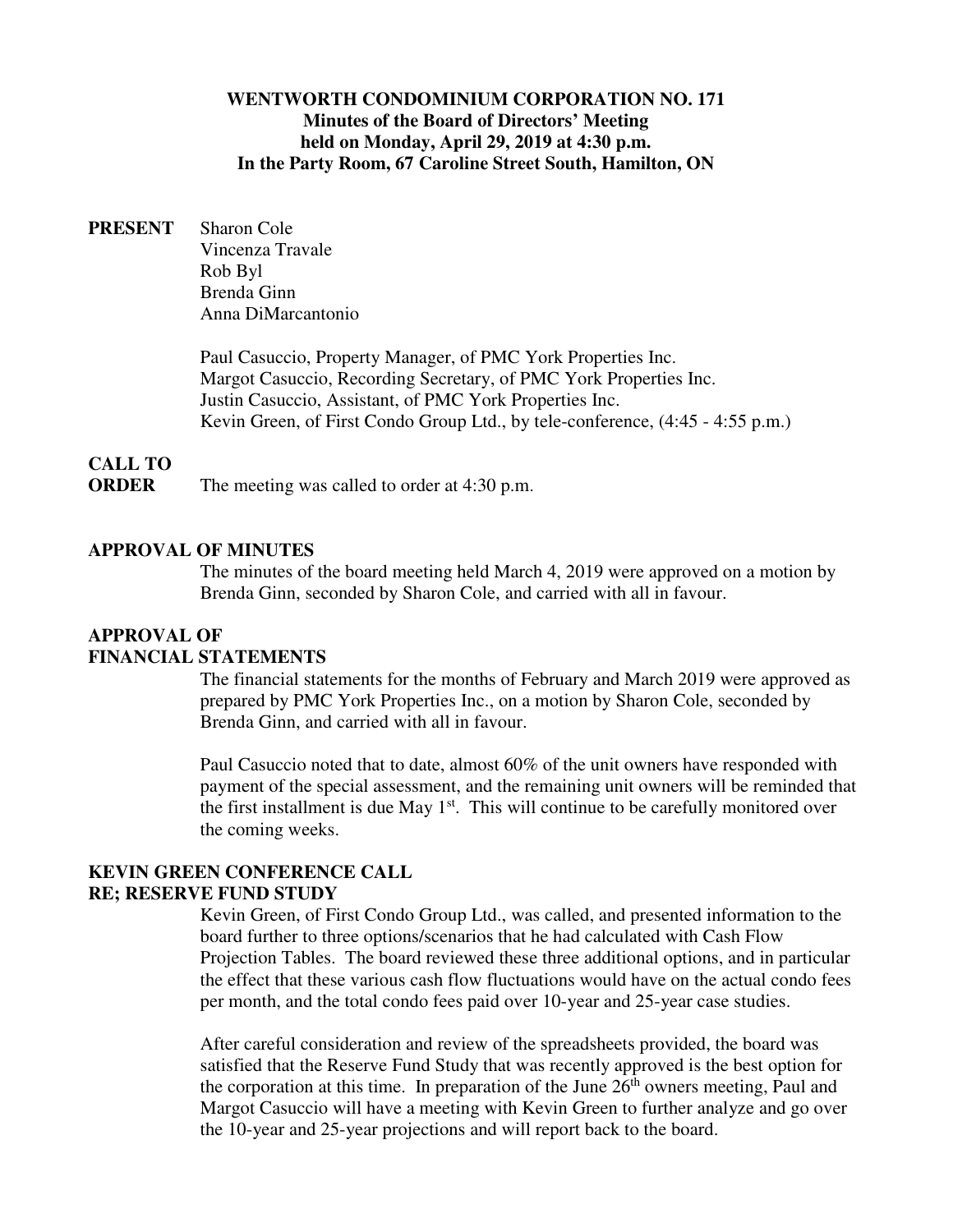### **EXERCISE ROOM & POOL/SPA ROOM**

The board agreed that the options for refurbishments to the exercise/pool areas and various options for purchasing new fitness equipment will be deferred for the time being while the major exterior building work is ongoing. Quotes have been received from PPL Aquatic, Fitness, and Spa Group.

### **DRYER DUCT CLEANING**

A quote has been received from PowerVac for cleaning of all dryer exhaust ductwork throughout the entire building, in the amount of \$12,000.00 plus HST. The extra cost for changing existing plastic flex ducting or damaged flex ducting would be \$50.00 plus HST per unit, which would be paid by the individual unit owner, where required. The board is supportive of having this work done, however two additional quotes will be sought for the next board meeting for price comparison purposes.

#### **WATERPROOFING**

The electrical room foundation wall was waterproofed by Northcrest Restoration Inc., with the supervision of Edison Engineering. The total cost was \$7,368.00, including the engineering fees. This work was approved by the board on a motion by Anna DiMarcantonio, seconded by Rob Byl, and carried with all in favour. This will be expensed from the Reserve Fund.

#### **P1 LEVEL FLOOR-CRACKS**

Edison Engineering Inc. provided a bid analysis summary of the three quotes obtained to resolve repairs to the underground entrance trench and various leaks from the P1 garage floor into the P2 garage. The lowest bidder was Northcrest Restoration Inc., at a quoted cost of \$37,420.00 plus HST. The related engineering costs would be \$4,000.00 plus HST for site review and management. Allowing for contingency and other costs, it is expected that the total project cost would be \$44,420.00 plus HST. This work was approved by the board of directors on a motion by Anna DiMarcantonio, seconded by Vincie Travale, and carried with all in favour. This will be expensed from the Reserve Fund.

When the garage floors are power-washed as scheduled next Sunday (May  $12<sup>th</sup>$ ), it will be evident whether there are any other leaking areas.

### **BUILDING OVER-CLADDING**

The over-cladding project is now underway. Time has been lost due to weather conditions, and so the project is already slightly behind schedule. The first progress payment will be due during the month of May 2019.

The next construction meeting was set for Thursday, May 16, 2019 at 1:30 p.m. Any board members interested in attending were welcomed to join at that time.

Various areas on several balconies were noted with current leaks.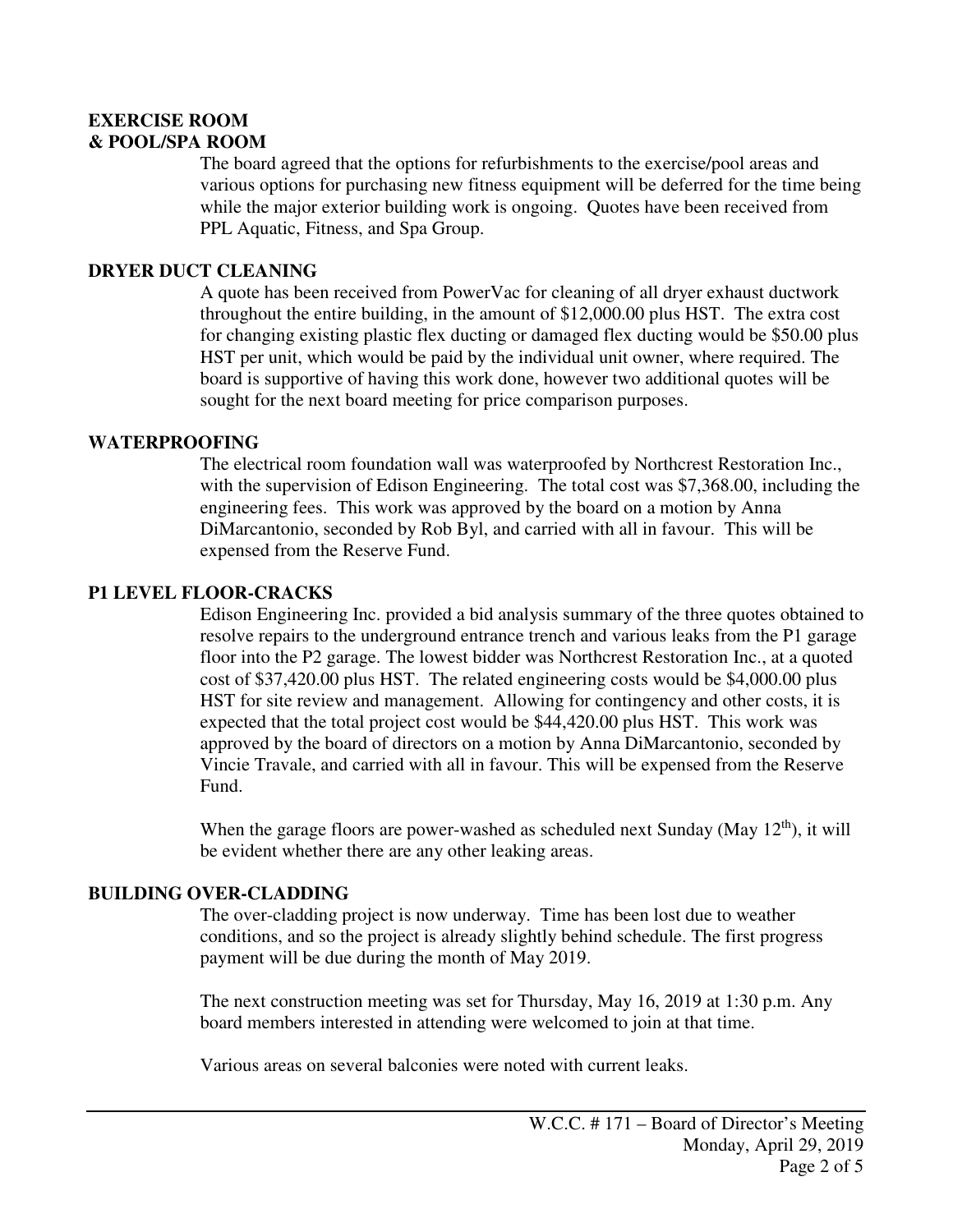Paul Casuccio noted that he will be arranging for a "flat roof" expert to inspect the building's roof to provide an assessment on the condition and remaining life of the roof structure.

# **CONTRACT CHANGE ORDER:**

Various Items at additional cost to the original contract price were quoted:

- Painting of balcony soffits (all 140 ceilings);
- Install reinforced texture acrylic finish on inside face of balcony guards;
- Re-doing walls/soffits at penthouse level;
- Dealing with paint peeling on balcony guard inner walls, building-wide (stucco finish).

In light of the fact that the application of a new stucco type finish is recommended rather than scraping and re-painting of the inside face of all balcony walls, a legal opinion was sought and provided on April 26, 2019 from Robson Carpenter, LLP, confirming that approval from all unit owners is not required for this additional item. On a motion by Anna DiMarcantonio, seconded by Sharon Cole, and carried with all in favour, the board was in favour of proceeding with this contract change order, which includes all items listed above, including the application of a stucco finish to the inside face of balcony walls, at a quoted cost of \$244,350.00 plus HST, as itemized in the April 8, 2019 email from Edison Engineering.

# **MANAGEMENT AGREEMENT:**

PMC York Properties Inc. noted that a significant amount of extra time has been incurred and that additional amount of project management time will continue to be required throughout the remainder of this project. Paul Casuccio stated that the management agreement between the corporation and PMC York Properties allows for a 3% fee to be payable for major projects over \$100,000.00. This clause is applicable for this current and ongoing major construction project. On a motion by Anna DiMarcantonio, seconded by Brenda Ginn, and carried with all in favour, the board was unanimously in favour of approving this expenditure.

# **POWER FLUSHING OF KITCHEN RISER "C" DROP**

Unit 7C and 8C have recently experienced soap suds backing up and "gurgling" sounds from their kitchen sinks. This is an indication that this kitchen riser may be in need of a power cleaning. Provision has been given in the operating budget (\$5,000.00 in G/L category # 5491), for one riser as a regular maintenance item. The property manager is recommending that the "C" drop be done during this fiscal year. On a motion by Anna DiMarcantonio, seconded by Vincenza Travale, and carried with all in favour, the board was in agreement that this will be done by Rescue Rooter.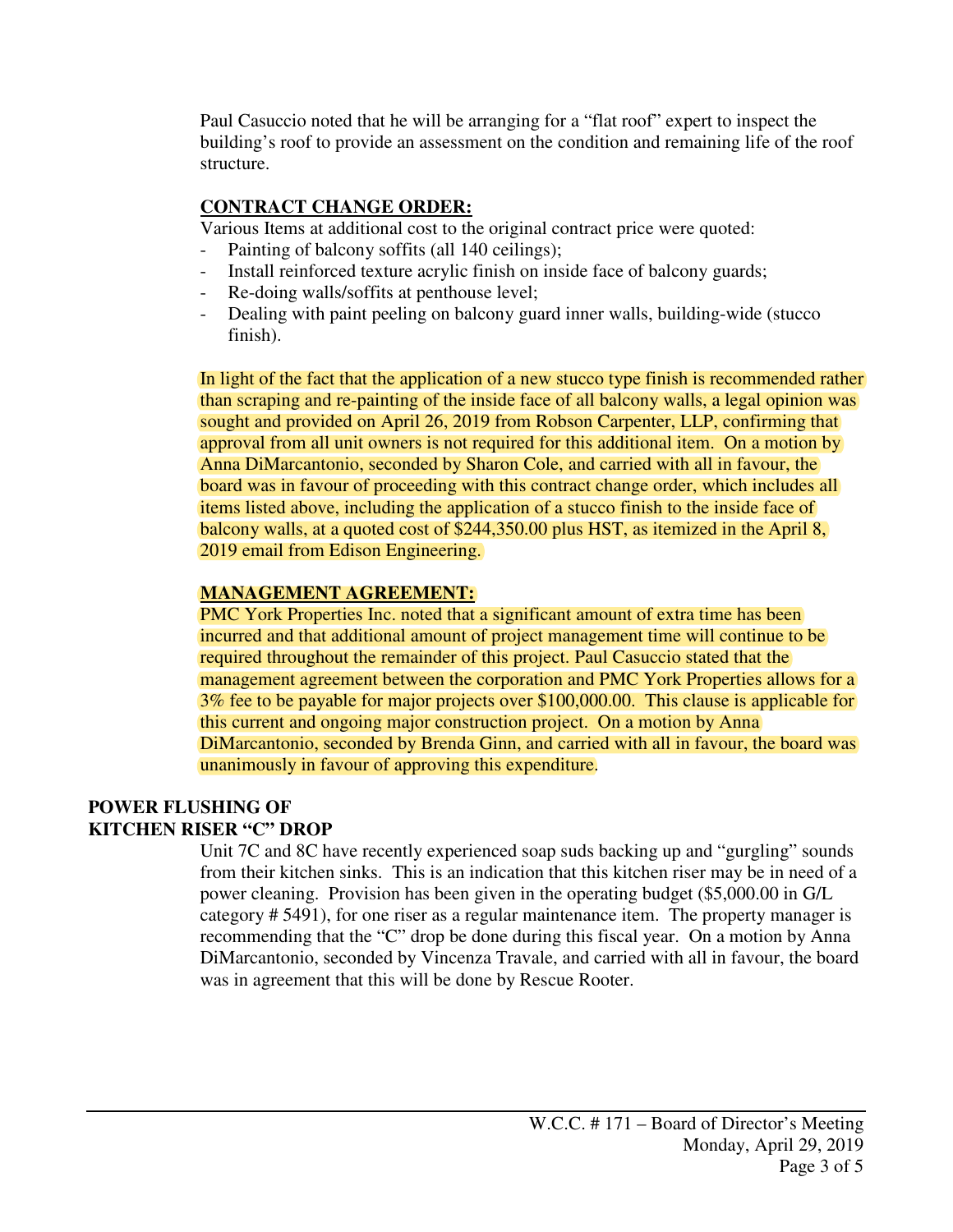### **GARAGE CLEANING / CATCH-BASINS**

The underground floors and walls will be power washed on Sunday, May 12, 2019. Edifice Building Services will also be cleaning out all catch-basins and sump pump pits.

# **P2 / P1 LEVEL ELEVATOR PAINTING**

This work will be done soon by Steven Simpson, as quoted. The paintings/artwork in this area will be removed.

### **RELIEF SUPERINTENDENT**

The building's relief superintendent, Gilbert Barbadillo, has given the corporation notice that he will be leaving this position effective immediately to pursue a new job in another city. The property manager has already been in touch with a potential replacement and will be meeting on-site with this individual tomorrow afternoon. The board will be kept informed as this progresses.

### **AUDIT – DEC.31/2018**

The audited financial statements for the fiscal year ending December 31, 2018 have now been completed and submitted by Barry Welsh, LLP. The board approved the audit as presented, on a motion by Anna DiMarcantonio, seconded by Rob Byl, and carried with all in favour, and signed the required paper-work accordingly.

### **ANNUAL GENERAL MEETING**

This year's annual meeting is scheduled to be held May 29, 2019. Registration will begin at 6:30, with the meeting commencing at 7:00 p.m. There are three candidates running for election so far. Sharon Cole agreed to ask Greta Borsellino and Irene Tuttle about organizing refreshments for the meeting.

# **SPECIAL MEETING**

The information meeting for the purpose of discussing the Reserve Fund Study will be held on June 26<sup>th</sup>. Kevin Green, of First Condo Group Ltd will be in attendance at this meeting. There will be presentations from First Condo Group and PMC York Properties. There will then be opportunity for a question/answer format between unit owners and the reserve fund planner and management.

# **RESIGNATION**

Vincenza Travale gave notice that she will be resigning her position as director on this board, effective at this year's annual general meeting. The annual general meeting notice will reflect that there are now two board positions open for election, one for a three-year term, and one for the remaining one-year left on Vincie's term. Vincenza Travale was sincerely thanked for the invaluable service on the board she has given over the past many years.